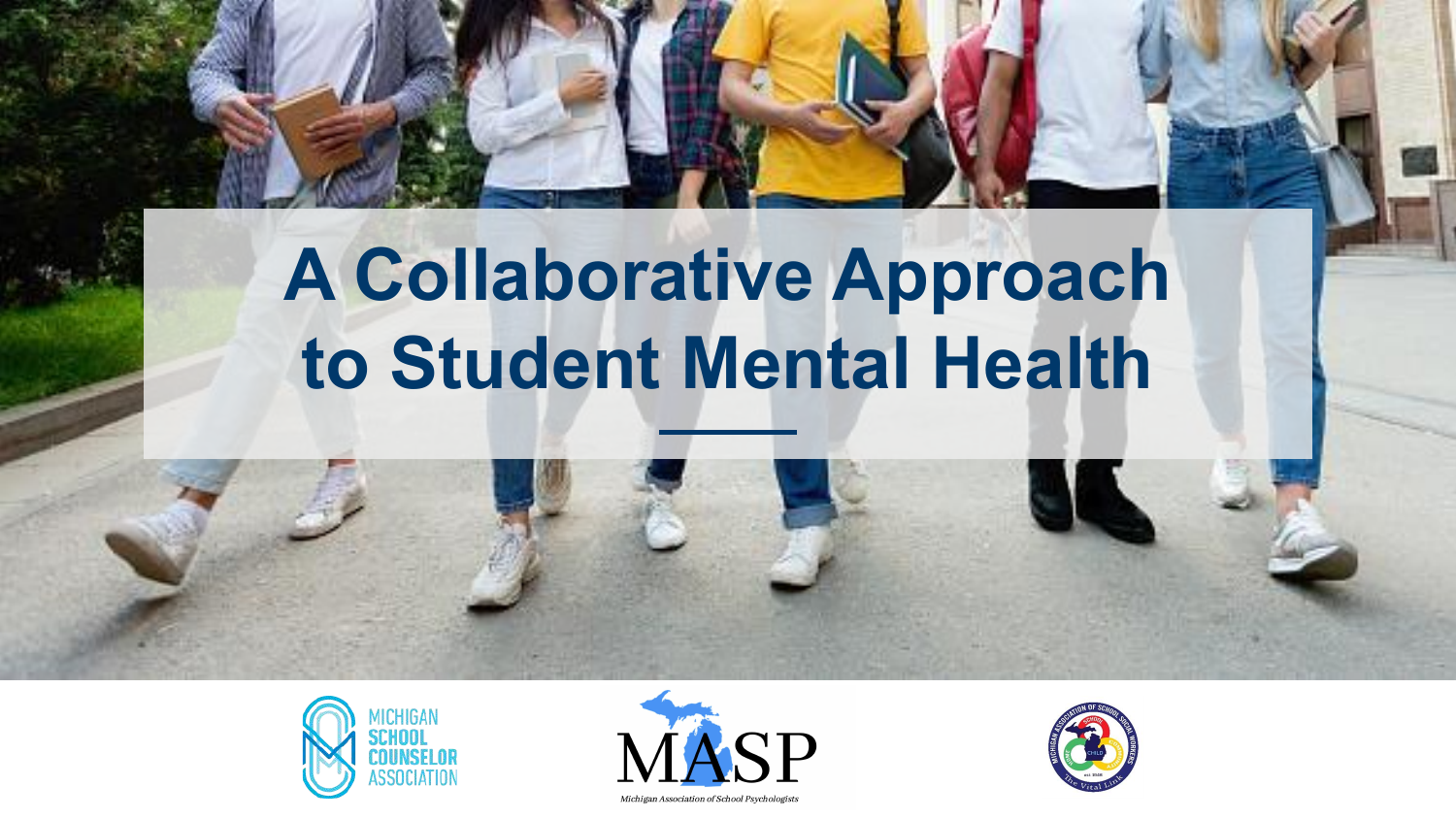#### **Today's Purpose**

Provide information regarding student mental health



Define the role of the School Social Worker, the School Psychologist, and the School Counselor

Describe the importance of mental health interventions in the schools





MASF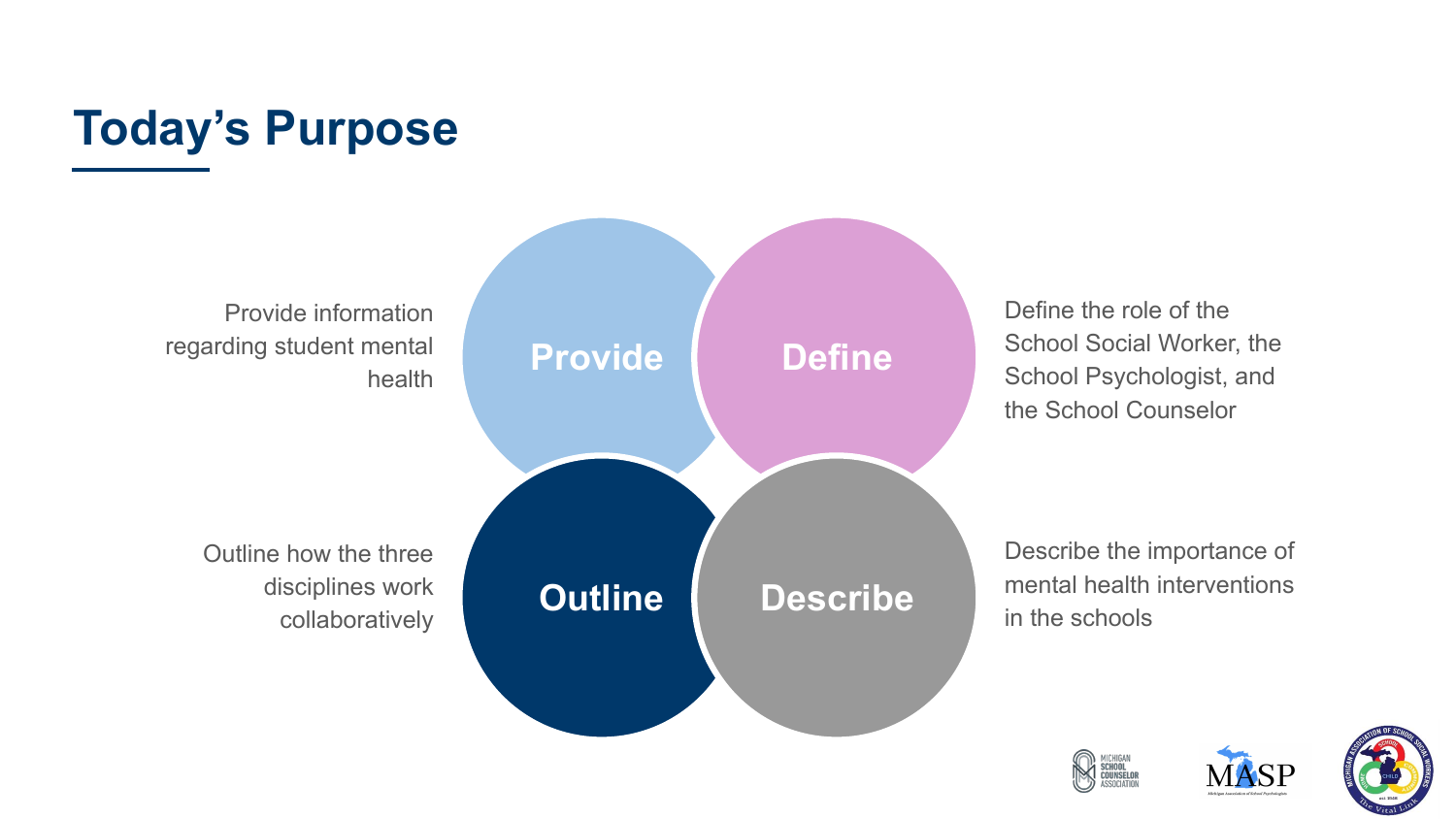### Contact Information

**Lauren Mangus, PhD, LP, NCSP**

[Michigan Association of School Psychologists](https://www.google.com/url?q=https://masp.wildapricot.org/&sa=D&source=editors&ust=1643214108360052&usg=AOvVaw1QDDH-li43ogSqXo-RxuBW)

President

[lauren.manguswsu@gmail.com](mailto:lauren.manguswsu@gmail.com)

#### **Sandy Bennett, LMSW, SSW**

School Social Worker, Allen Park Public Schools

[Michigan Association of School Social Workers](https://www.google.com/url?q=https://masswmi.site-ym.com/&sa=D&source=editors&ust=1643214108360956&usg=AOvVaw15SxNkOL62DqjtCCU4DE2d)

Co- Communication Liaison

[bennett@appublicschools.com](mailto:bennett@appublicschools.com)

**Shannon Underwood** [Michigan School Counseling Association](https://www.google.com/url?q=https://www.schoolcounselor.org/getmedia/ee8b2e1b-d021-4575-982c-c84402cb2cd2/Role-Statement.pdf&sa=D&source=editors&ust=1643214108382679&usg=AOvVaw3sTx1ceFqZgft3T4wMuvJW) President-Elect Portage Public Schools Portage West Middle School Counselor [sunderwood@portageps.org](mailto:sunderwood@portageps.org) **Karla Vandenberg, LMSW, SSW**

School Social Work Consultant, VBISD

[Michigan Association of School Social Workers](https://www.google.com/url?q=https://masswmi.site-ym.com/&sa=D&source=editors&ust=1643214108384473&usg=AOvVaw3IrjKy8hnio9-35cLjXWxk)

Inter University and Mid-West Representative

[kvandenberg@vbisd.org](mailto:kvandenberg@vbisd.org)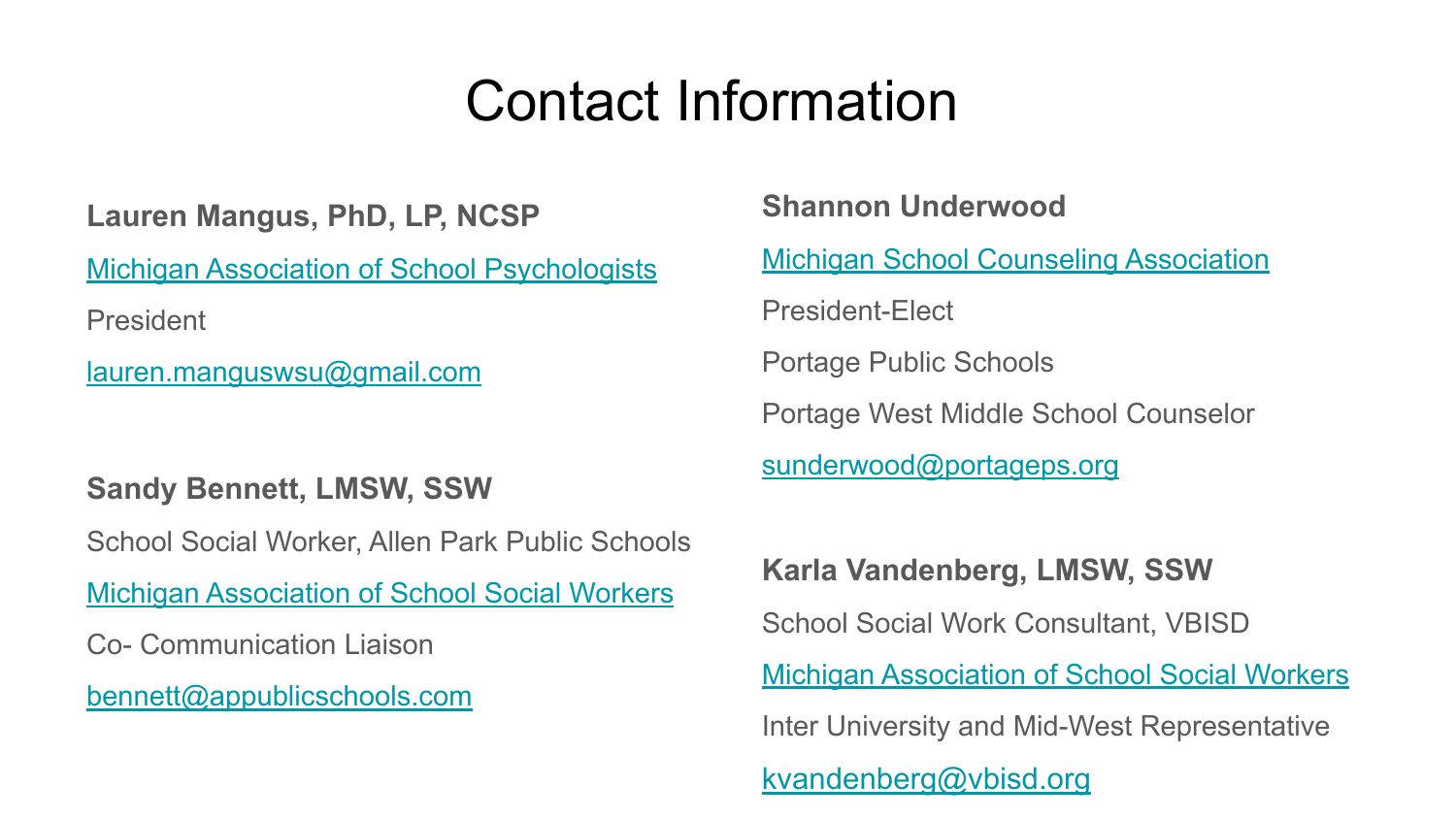#### **Mission and Vision**

The Michigan School-Based Mental Health Providers (S-BMHP) collaboration seeks to identify and address systemic issues regarding student mental health. Through research, evidence-based practices, and community partner development, the Michigan Association of School Psychologists (MASP), The Michigan Association of School Social Workers (MASSW), and the Michigan School Counselor Association (MSCA) have committed to work jointly on improving the mental health of all students.



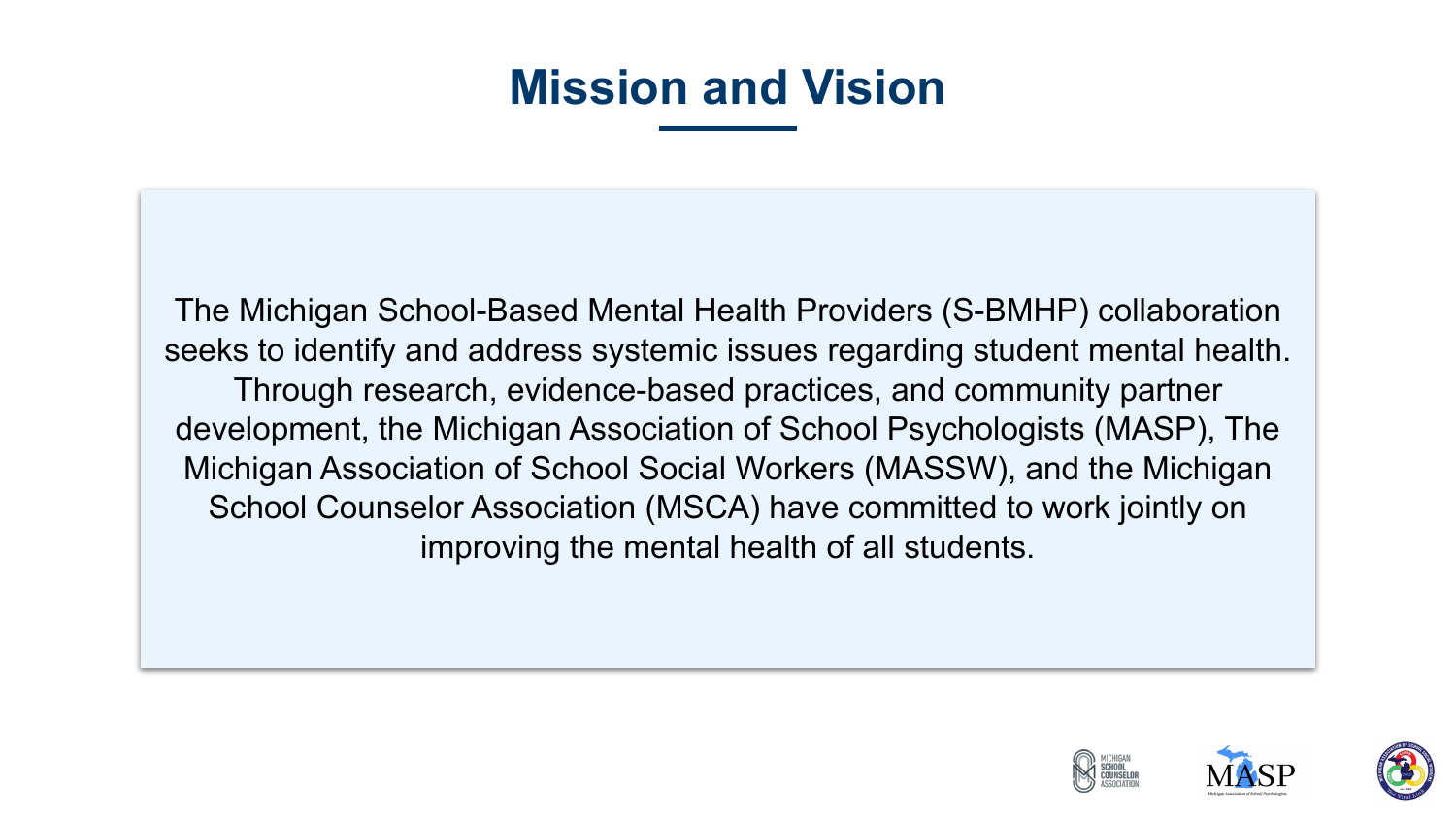#### Why Mental Health in School Matters

- Research indicates between 18-20 percent of students have mental health issues significant enough to cause impairment to major life functions (Dore, 2005), yet only 1 in 5 receives the necessary services (Kaffenberger, Seligman, 2007).
- Furthermore, certain students, including students with disabilities, students of color, and students from low income families, are at greater risk for mental health challenges, but are even less likely to receive the appropriate services (Vera, Buhin, & Shin, 2006).
- ► **Students with untreated mental health issues may develop more significant problems which can greatly impact their educational experience and result in poor educational outcomes and possibly dropping out of school** (Erford, Newsome, & Rock, 2007).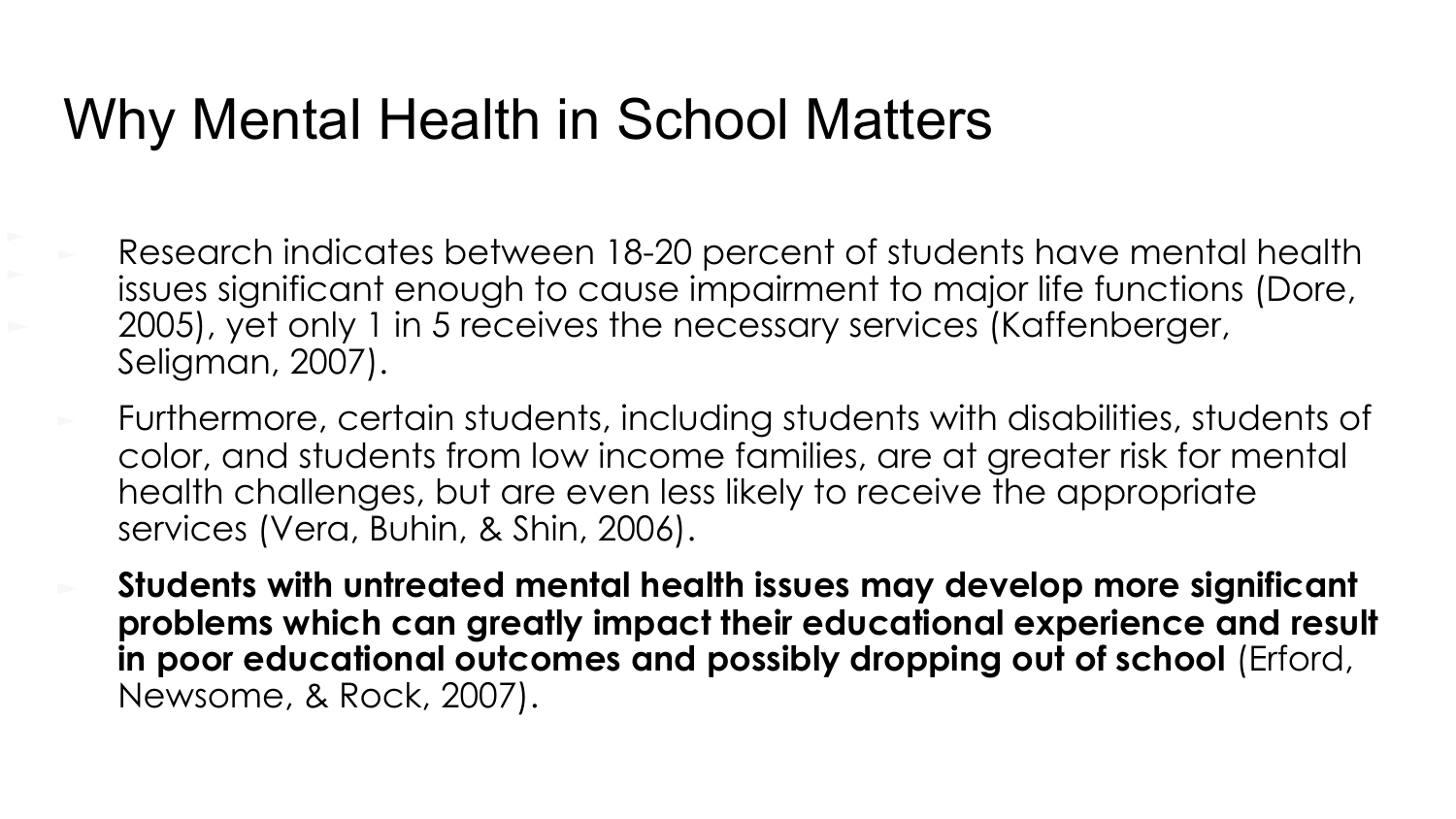## Why Mental Health in School Matters (pre-pandemic)

*[CDC's Youth Risk Behavior Surveillance Data Summary & Trends Report: 2009-2019](https://www.google.com/url?q=https://www.cdc.gov/healthyyouth/data/yrbs/pdf/YRBSDataSummaryTrendsReport2019-508.pdf&sa=D&source=editors&ust=1643214108838553&usg=AOvVaw0FKWIxPfX9ZiCQ_IbWy_jV)*

- More than **1 in 3 high school students** had experienced persistent feelings of **sadness or hopelessness** in 2019, a 40 percent increase since 2009.
- In 2019, approximately **1 in 6 youth reported making a suicide plan** in the past year, a 44% increase since 2009.

Youth are almost as likely to receive mental health services in an education setting as they are to receive treatment from a specialty mental health provider — in 2019, [15% of adolescents](https://www.google.com/url?q=https://www.samhsa.gov/data/sites/default/files/reports/rpt29393/2019NSDUHFFRPDFWHTML/2019NSDUHFFR1PDFW090120.pdf&sa=D&source=editors&ust=1643214108838957&usg=AOvVaw0h1GZBEUNx19oXWVfbu2gL) [aged 12-17](https://www.google.com/url?q=https://www.samhsa.gov/data/sites/default/files/reports/rpt29393/2019NSDUHFFRPDFWHTML/2019NSDUHFFR1PDFW090120.pdf&sa=D&source=editors&ust=1643214108839198&usg=AOvVaw384RFA6Eam4EiEwwv2xvA8) reported receiving mental health services at school, compared to 17% who saw a specialty provider. (SAMHSA, 2019)

By 2016, [one in six](https://www.google.com/url?q=https://jamanetwork.com/journals/jamapediatrics/fullarticle/2724377?guestAccessKey%3Df689aa19-31f1-481d-878a-6bf83844536a&sa=D&source=editors&ust=1643214108839504&usg=AOvVaw2pyFcPCuyF6WsPJYwz75LM) U.S. youth aged 6-17 experience a mental health disorder each year. Yet, [about half](https://www.google.com/url?q=https://jamanetwork.com/journals/jamapediatrics/fullarticle/2724377?guestAccessKey%3Df689aa19-31f1-481d-878a-6bf83844536a&sa=D&source=editors&ust=1643214108839702&usg=AOvVaw0vwClEG5sHpp9sE12YuvQA) of youth with mental health conditions received any kind of treatment over the course of a year. (Whitney & Peterson, 2018)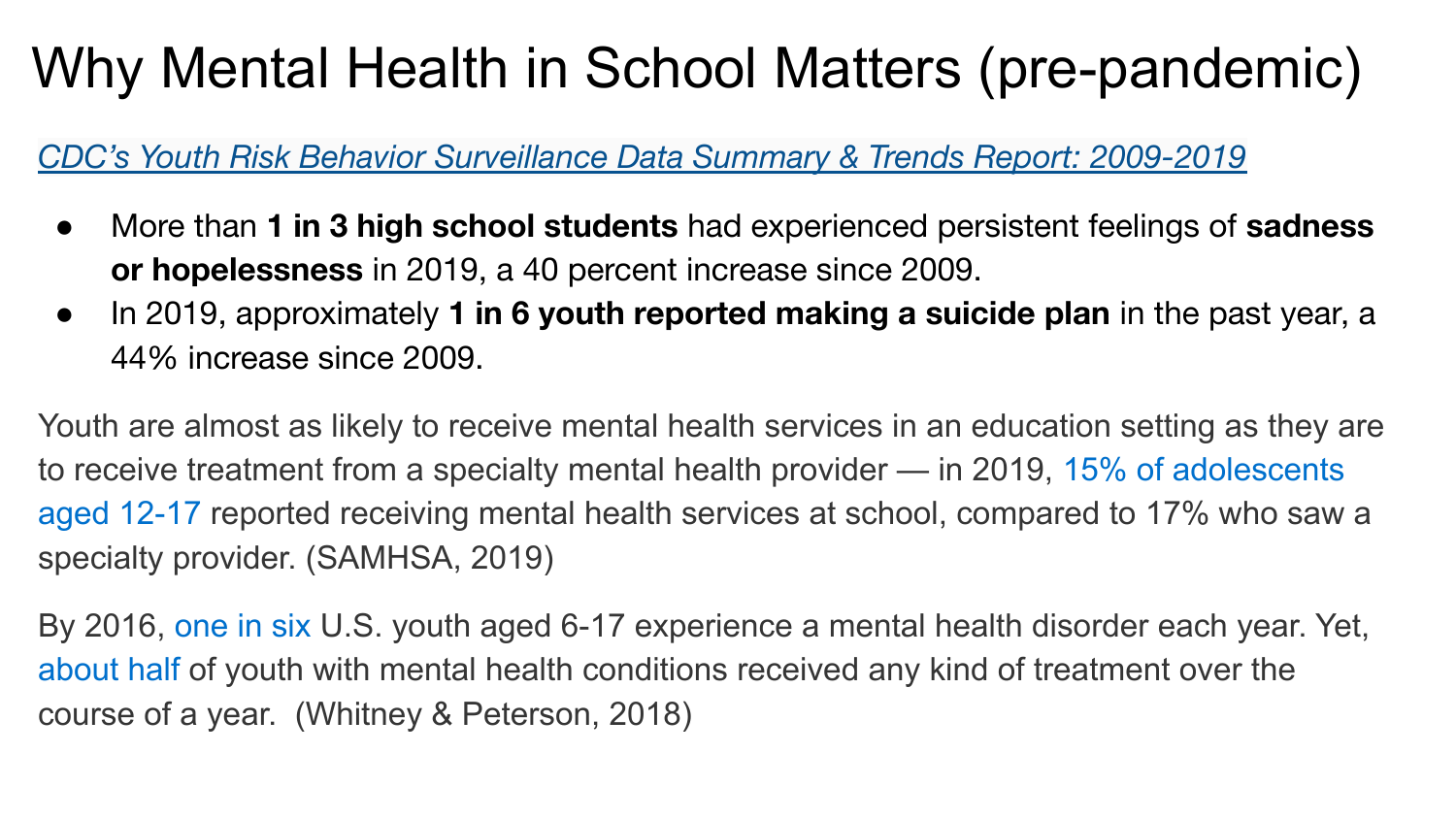# COVID-19 Impact Considerations on Mental Health

#### **Students:**

- As a result of the pandemic, the **American Academy of Pediatrics** declared **children and adolescent mental health as a [national emergency](https://www.google.com/url?q=https://www.aap.org/en/advocacy/child-and-adolescent-healthy-mental-development/aap-aacap-cha-declaration-of-a-national-emergency-in-child-and-adolescent-mental-health/&sa=D&source=editors&ust=1643214108871348&usg=AOvVaw1xydBwWFtGmXiFI1E-6qfM)** (2021)
- Many have experienced grief, loss, isolation, and complex trauma; students have increased stressors and anxiety pertaining to physical and psychological safety

#### **Adults:**

- Over 75% of adults report increased stress levels during COVID-19 ([APA Stress in](https://www.google.com/url?q=https://www.apa.org/news/press/releases/stress/2021/sia-pandemic-report.pdf&sa=D&source=editors&ust=1643214108871918&usg=AOvVaw277UCI8Pfn6VjHyyfwXnlS) [America Survey, 2021](https://www.google.com/url?q=https://www.apa.org/news/press/releases/stress/2021/sia-pandemic-report.pdf&sa=D&source=editors&ust=1643214108872155&usg=AOvVaw1QIqxEpghXUgbQg1ZrpPCJ)) (Families, caretakers, staff, administrators…)
- Staff and administrative mental health needs have increased
	- Burnout and Stress are at an all time high among educators [\(APA, 2022](https://www.google.com/url?q=https://www.apa.org/monitor/2022/01/special-burnout-stress&sa=D&source=editors&ust=1643214108872361&usg=AOvVaw1tu5EUXWTW4TDlqEp0XYVR))
	- Increase risk of suicidality– difficult to meet needs and demands of all with staffing shortages and safety concerns [\(NPR, 2022](https://www.google.com/url?q=https://www.npr.org/2022/01/11/1072019293/the-challenges-of-trying-to-keep-schools-open-during-the-omicron-surge&sa=D&source=editors&ust=1643214108872651&usg=AOvVaw3Vj-YMulchpu1FXsWqkRmh))MICHIGAN<br>School<br>Counselof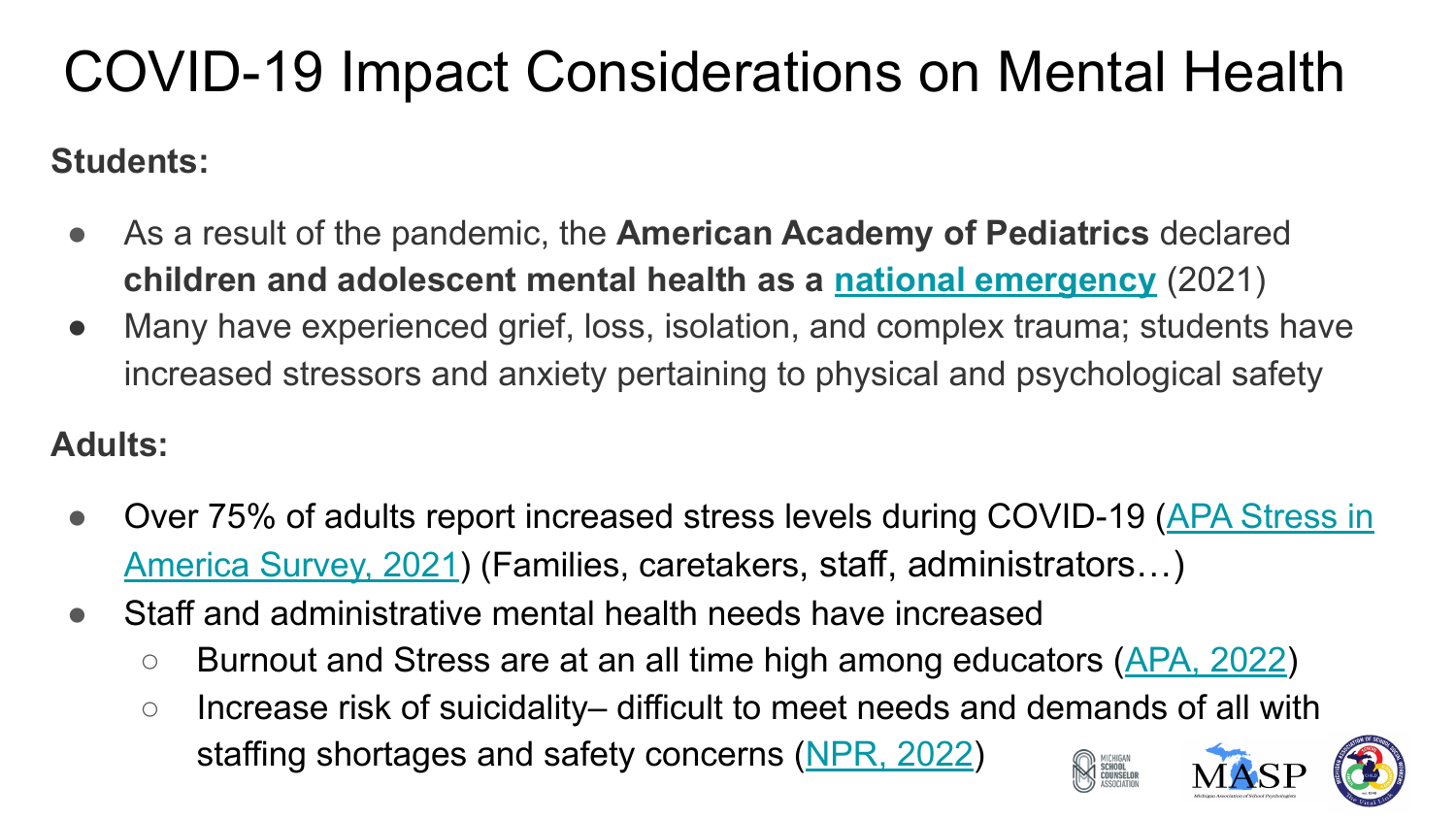#### **Treatment of Mental Health Conditions**  (NASP, 2019)

#### **20% of students**

have been diagnosed with a mental health condition, but **only 1 in 5** students who have mental health difficulties are receiving treatment

**Schools are optimal locations** for students to receive counseling and support for mental health difficulties since children spend 7 hours a day in this location

School based mental health providers work in a **collaborative manner with teachers, parents, and students** to provide optimal services for children

School based mental health providers have **unique knowledge of school systems** and are trained to collaborate with other professionals in the school setting





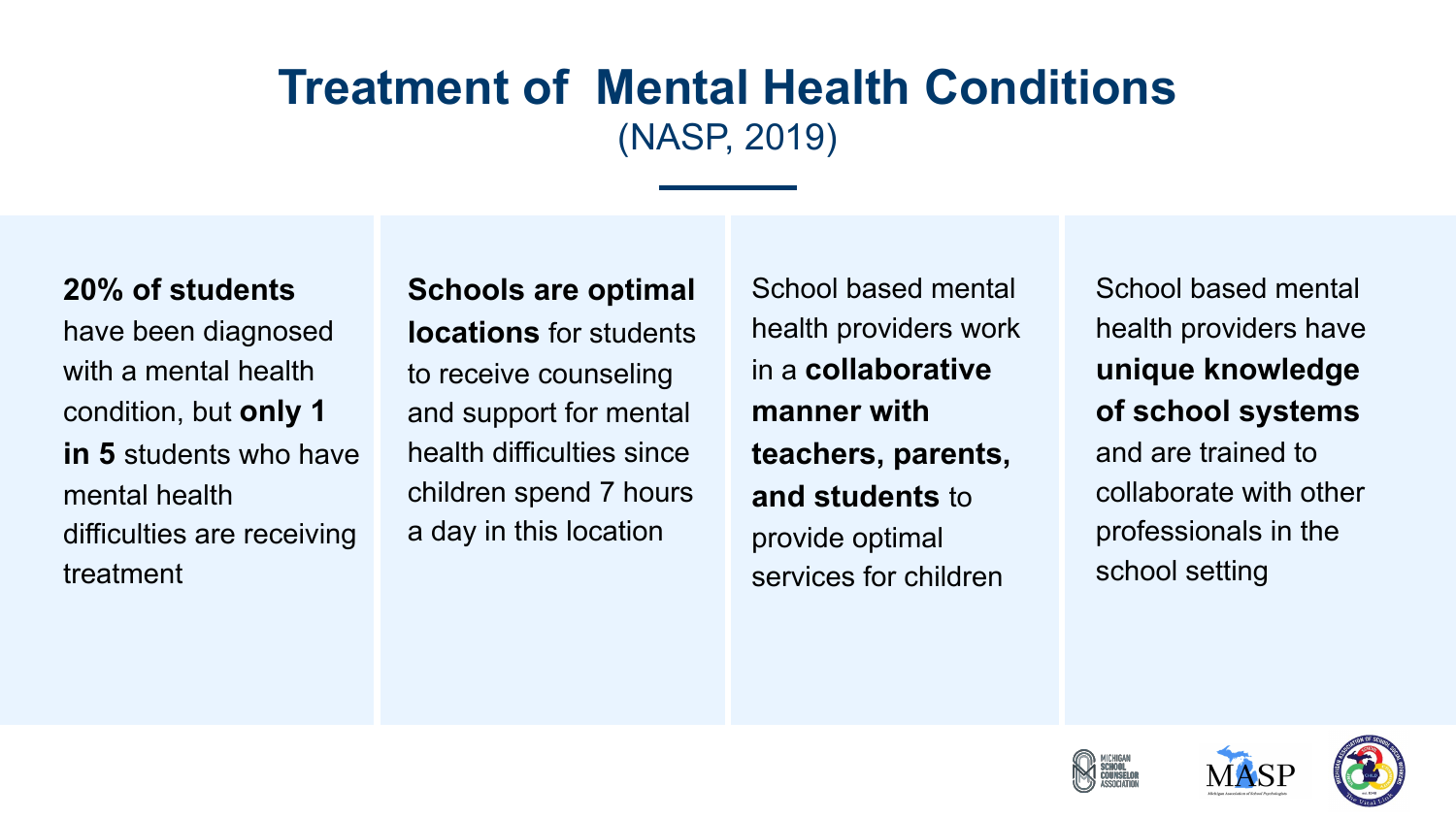"When I was a boy and I would see scary things in the news, my mother would say to me, 'Look for the helpers. You will always find people who are helping."

-Mr. Rogers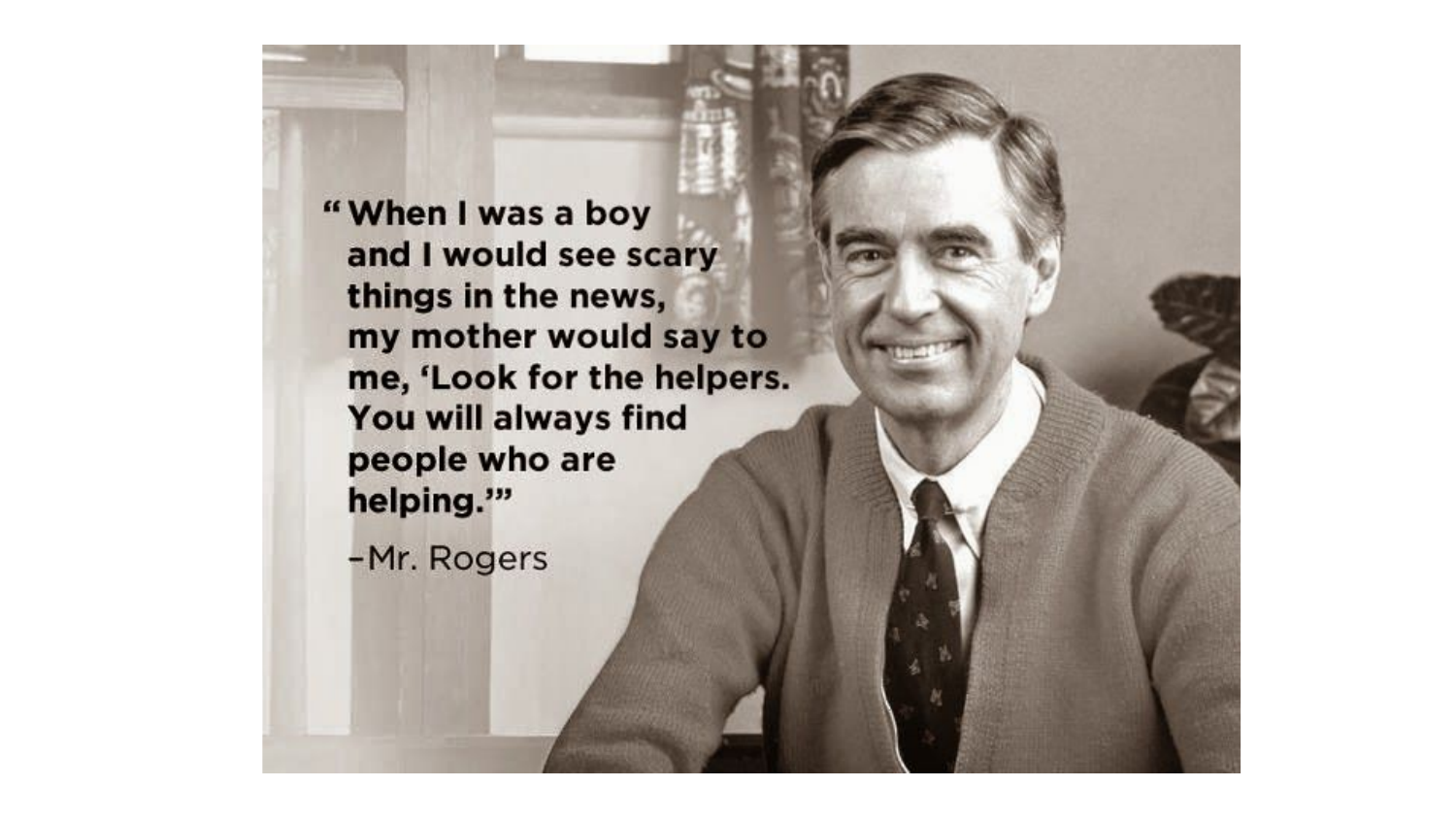#### **The Role of School Counselors, School Psychologists, and School Social Workers**

| <b>Conduct assessments,</b> |
|-----------------------------|
| counseling, and other       |
| mental health and           |
| academic services           |

**Work with children individually and in groups**

**Collaborate with parents, teachers, and administrators** **Help schools, families, and communities provide successful outcomes for ALL students**





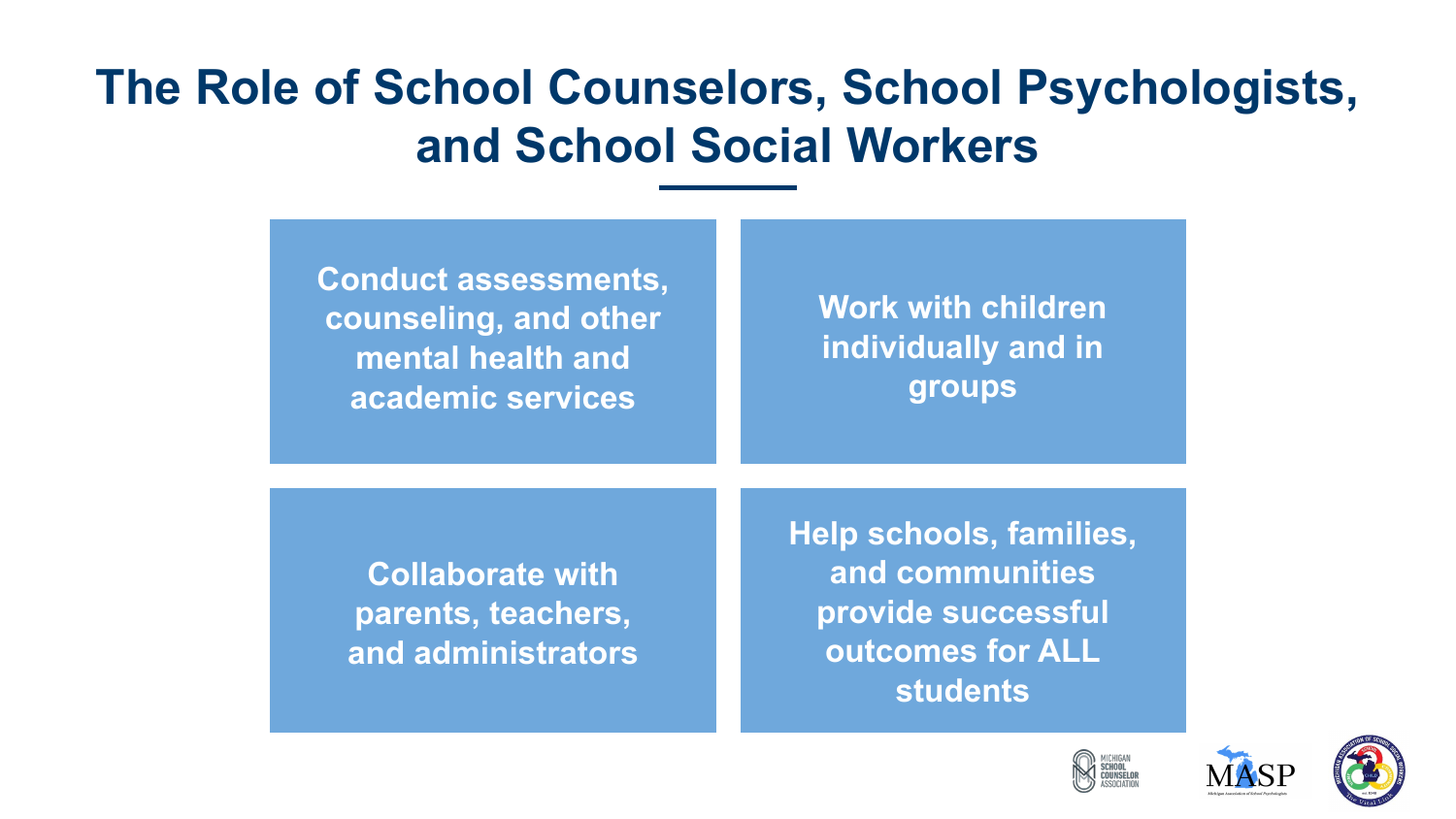**School Counselors, School Psychologists, and School Social Workers** 

**Promote Positive Behavior and Mental Health & Wellness**





- Improve students communication and social skills
- Assess student emotional and behavioral needs
- Provide individual and group counseling
- Promote problem solving, anger management and conflict resolution
- Reinforce positive coping skills and resilience
- Promote positive peer relationships and social problem solving
- Make referrals to and help coordinate community services provided in schools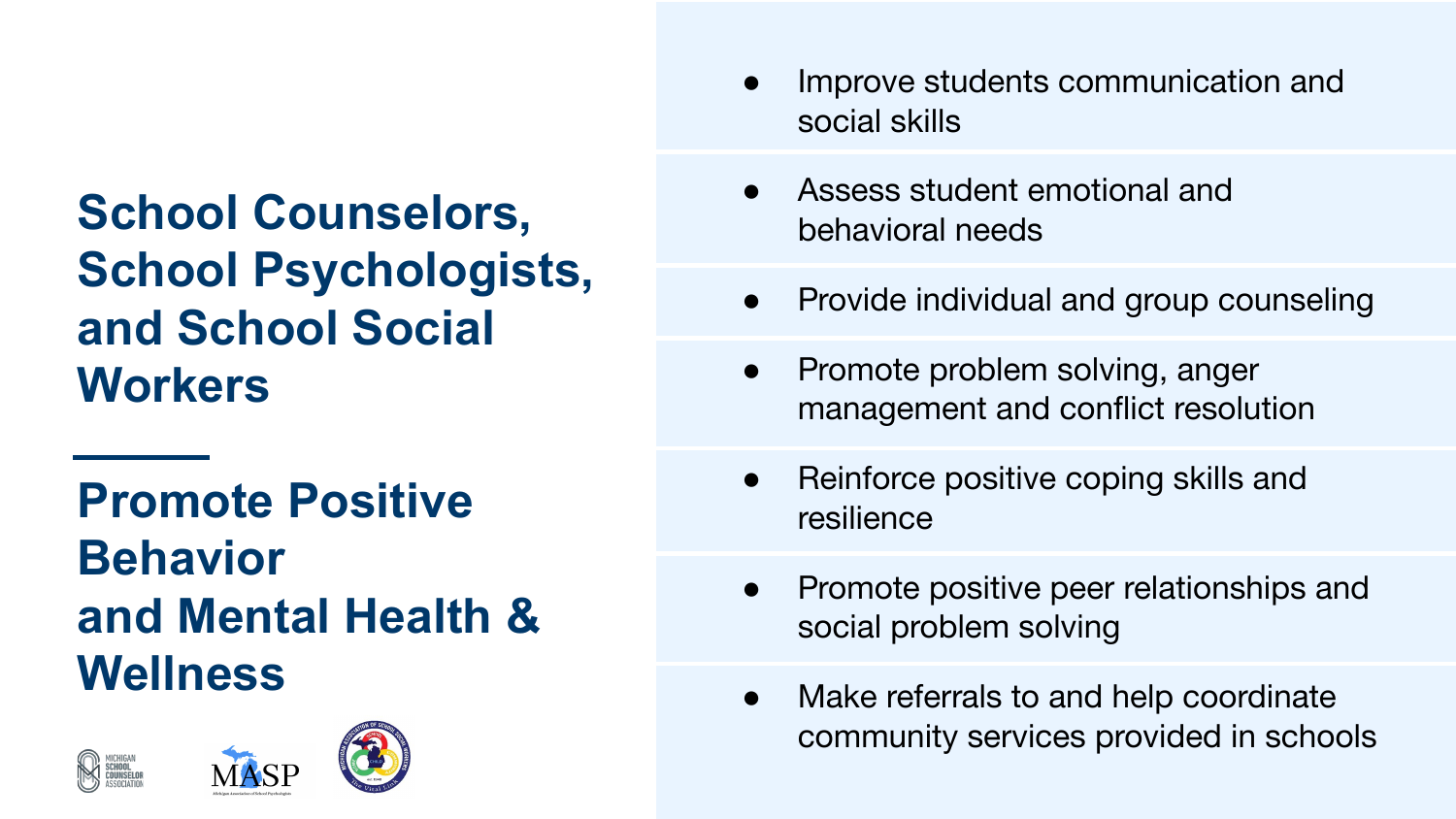#### **School Counselors, School Psychologists, and School Social Workers Create Safe, Positive School Climates**





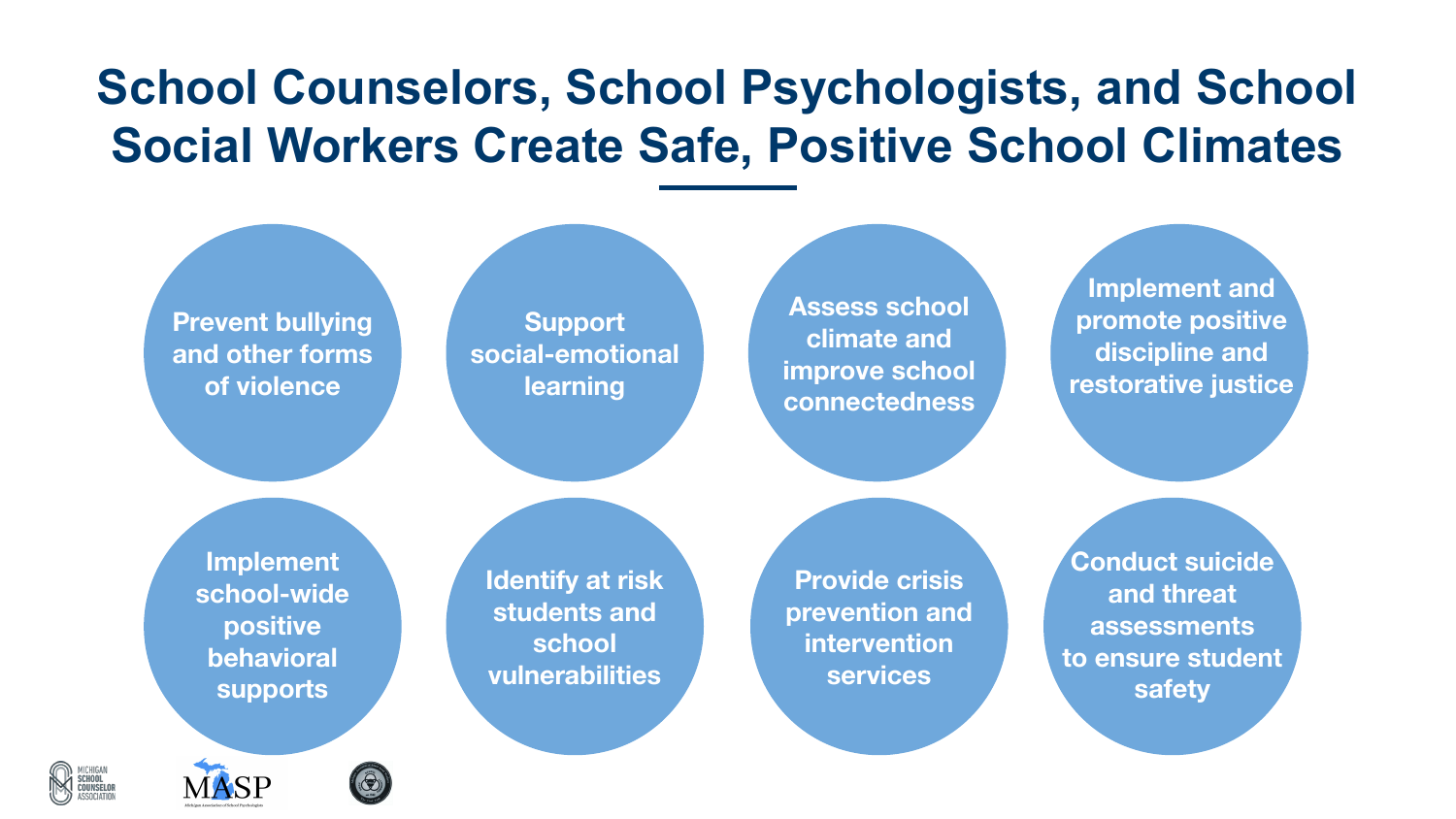





**School Counselors, School Psychologists, and School Social Workers Promote Academic Achievement**



Improve student and classroom behavior

Monitor student progress

> **Reduce** inappropriate referrals to special education





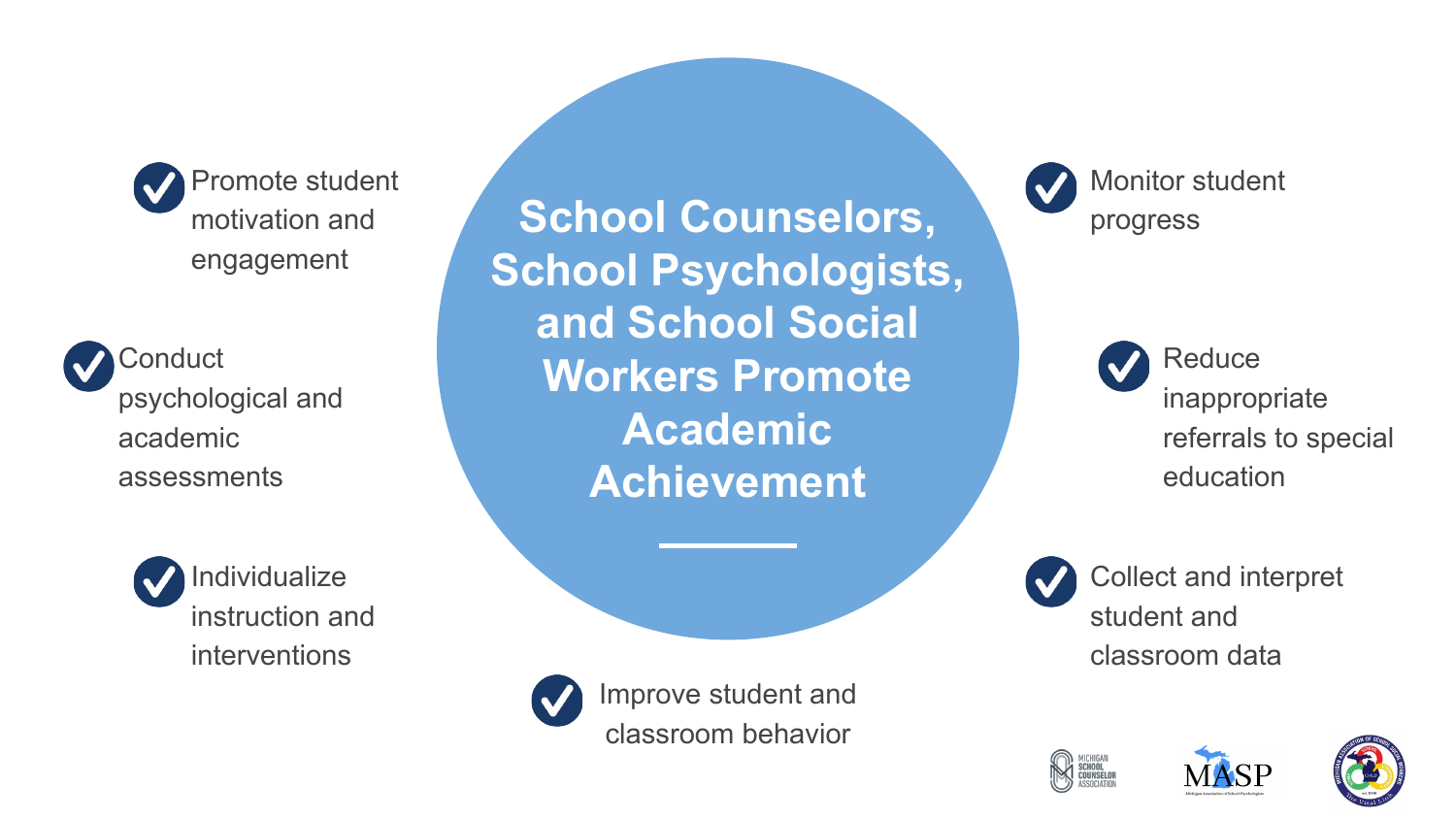**School Counselors, School Psychologists, and School Social Workers Support Diverse Learners**

| <b>Assess diverse</b><br>learning needs                                                                            | <b>Provide culturally</b><br>responsive services<br>to students and<br>families from diverse<br>backgrounds |
|--------------------------------------------------------------------------------------------------------------------|-------------------------------------------------------------------------------------------------------------|
| <b>Plan appropriate</b><br><b>Individualized</b><br><b>Education Programs</b><br>for students with<br>disabilities | <b>Modify and adapt</b><br>curricula and<br><b>instruction</b>                                              |
| <b>Adjust classroom</b><br>facilities and routines<br>to improve student<br>engagement and<br>learning             | <b>Monitor and</b><br>effectively<br>communicate with<br>parents about student<br>progress                  |



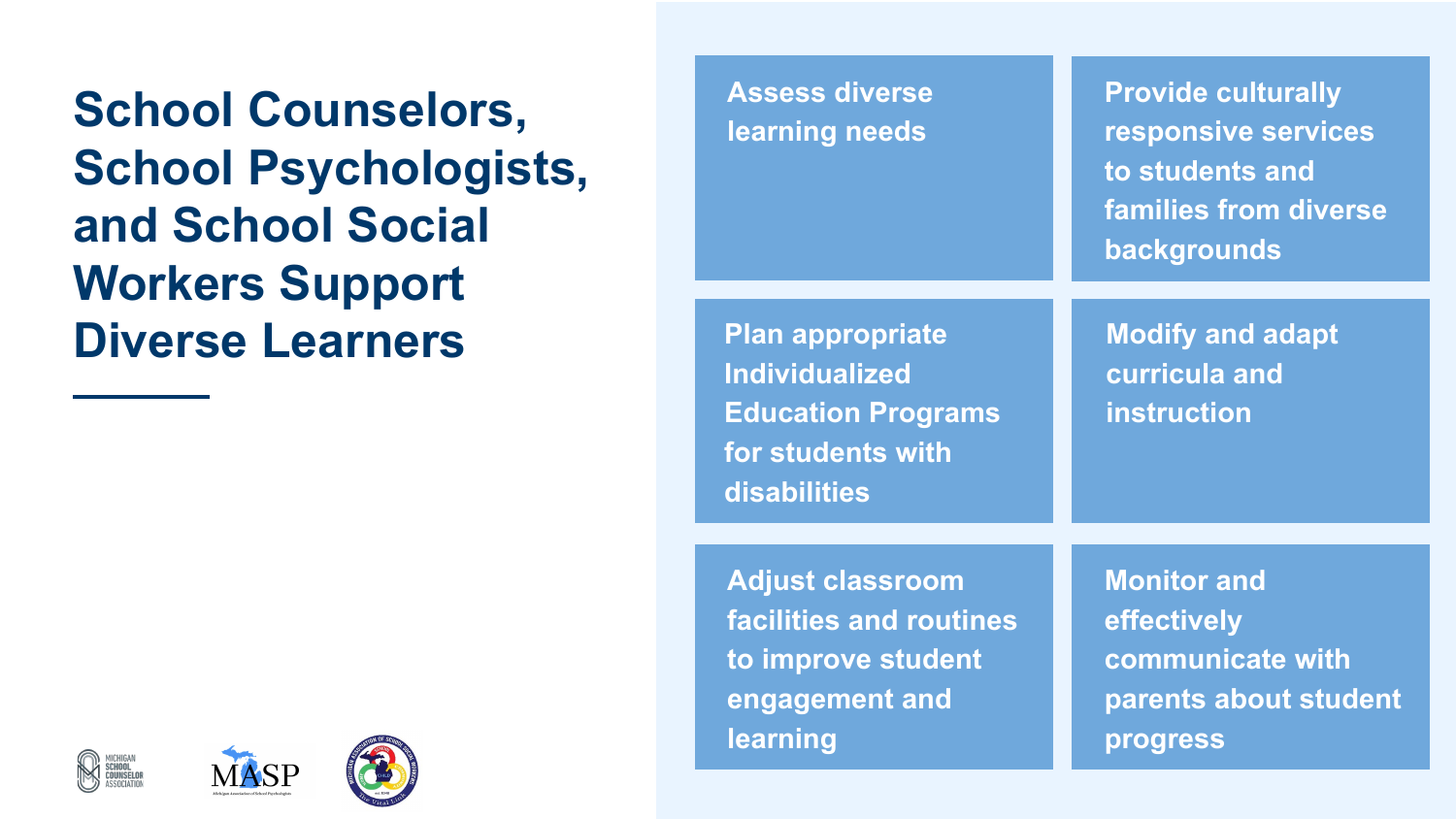#### **School Mental Health Professionals**

School-employed mental health professionals focus on how a student's behavior impacts their ability to learn and be successful in school.

Community-employed mental health professionals in schools focus on a student's global mental health and how it impacts family, community, work and school.

Community-employed mental health providers vary in their level of experience and training related to schools

School mental health services should provide seamless, coordinated support

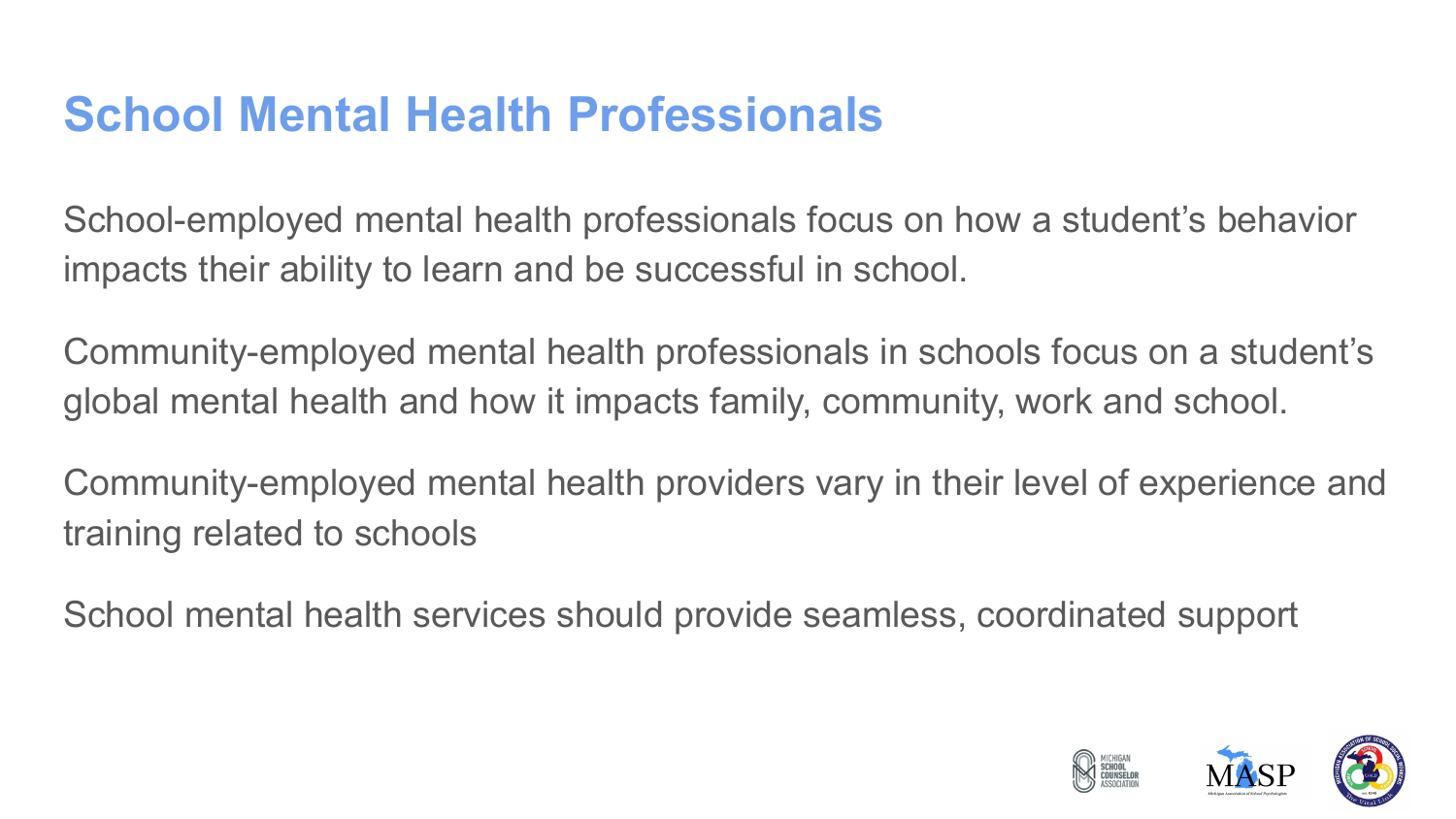#### **School Counselors, School Psychologists, and School Social Workers Conduct Interventions**

We engage in the following interventions at the school level:





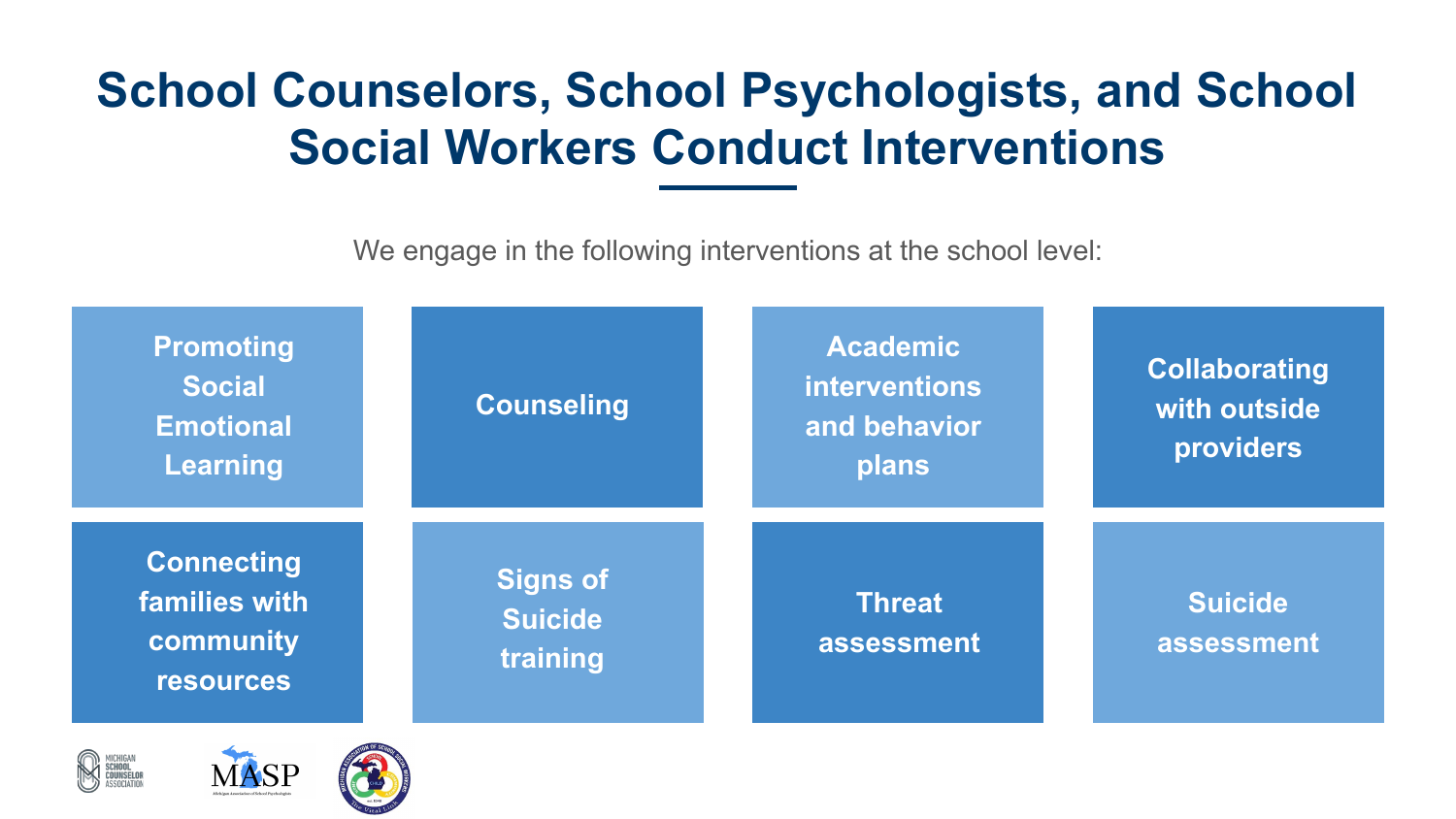#### **School Counselors, School Psychologists, and School Social Workers Foster School and Home Collaboration**

| Help families understand their<br>child's learning and mental<br>health needs | Assist in navigating special<br>education processes                                      | <b>Connect families with</b><br>community service providers<br>when necessary                                                                       |
|-------------------------------------------------------------------------------|------------------------------------------------------------------------------------------|-----------------------------------------------------------------------------------------------------------------------------------------------------|
|                                                                               |                                                                                          |                                                                                                                                                     |
| Help effectively engage<br>families with teachers and<br>other school staff   | Enhance staff understanding<br>and responsiveness to diverse<br>cultures and backgrounds | Help students transition<br>between school and community<br>learning environments, such as<br>residential treatment or juvenile<br>justice programs |



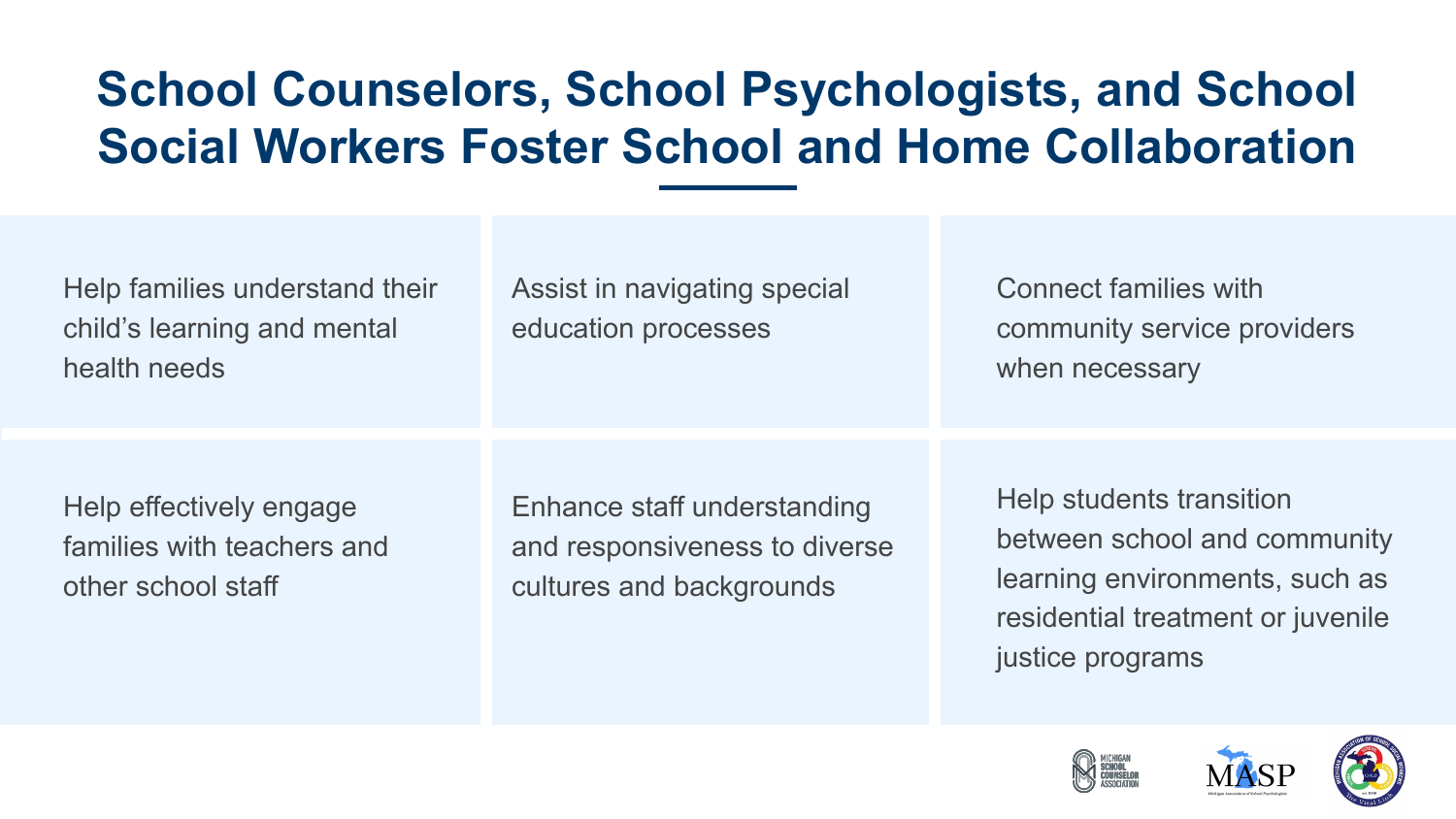#### **School Counselors, School Psychologists, and School Social Workers Provide Crisis Response Services**

Lead, participate, and inform crisis response teams to provide emotional support after a myriad of crises:





Suicide of students

Death of teachers, staff members, and students

**Natural** disasters and

pandemics







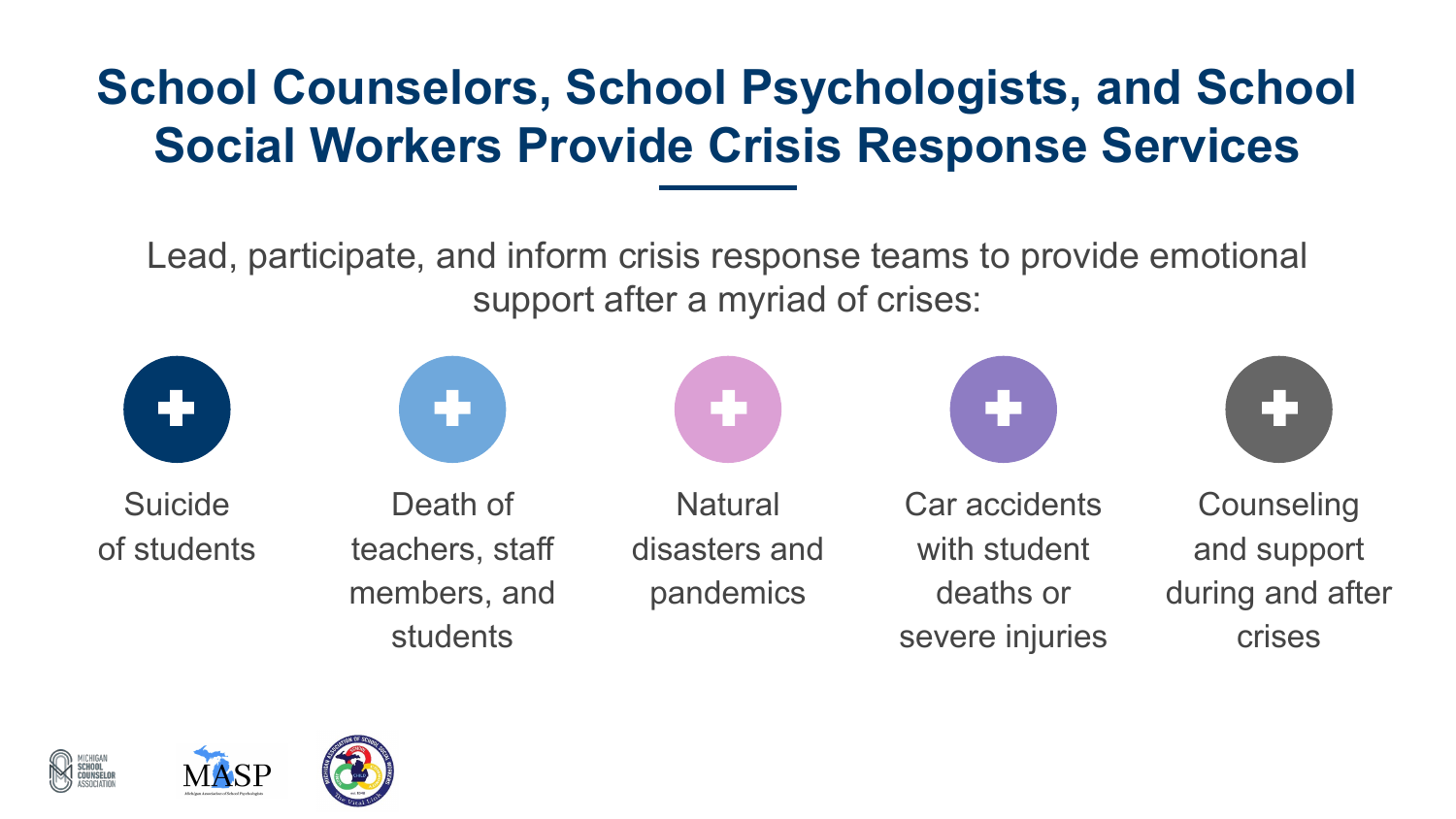## Multi-Tiered Systems of Support (MTSS)

School-Based Mental Health Professionals work within an MTSS Framework

Rooted in supporting whole child (behavioral, social-emotional, and academic)

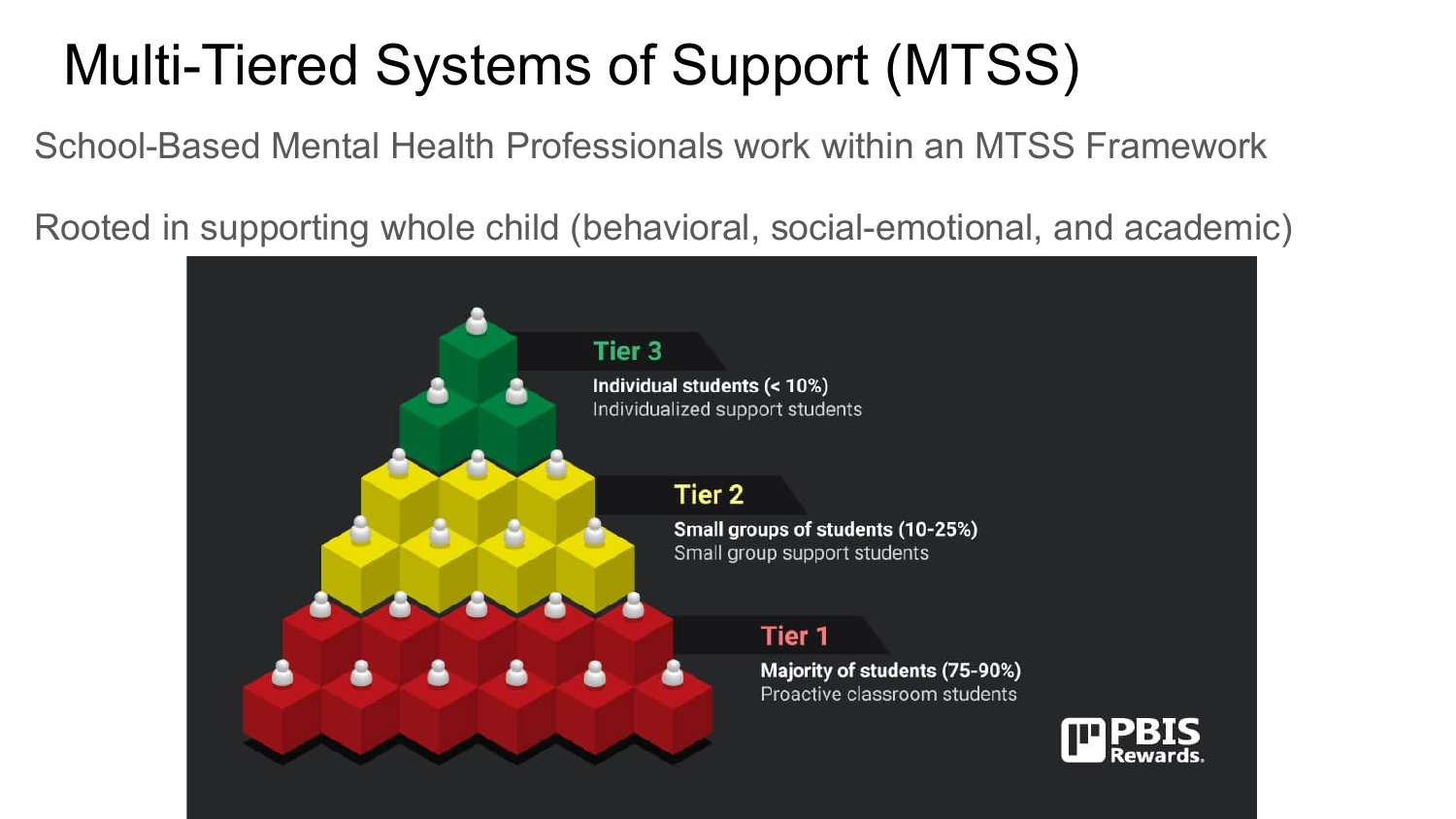#### **Providing Comprehensive & Integrated Mental Health Services in Michigan's Schools**

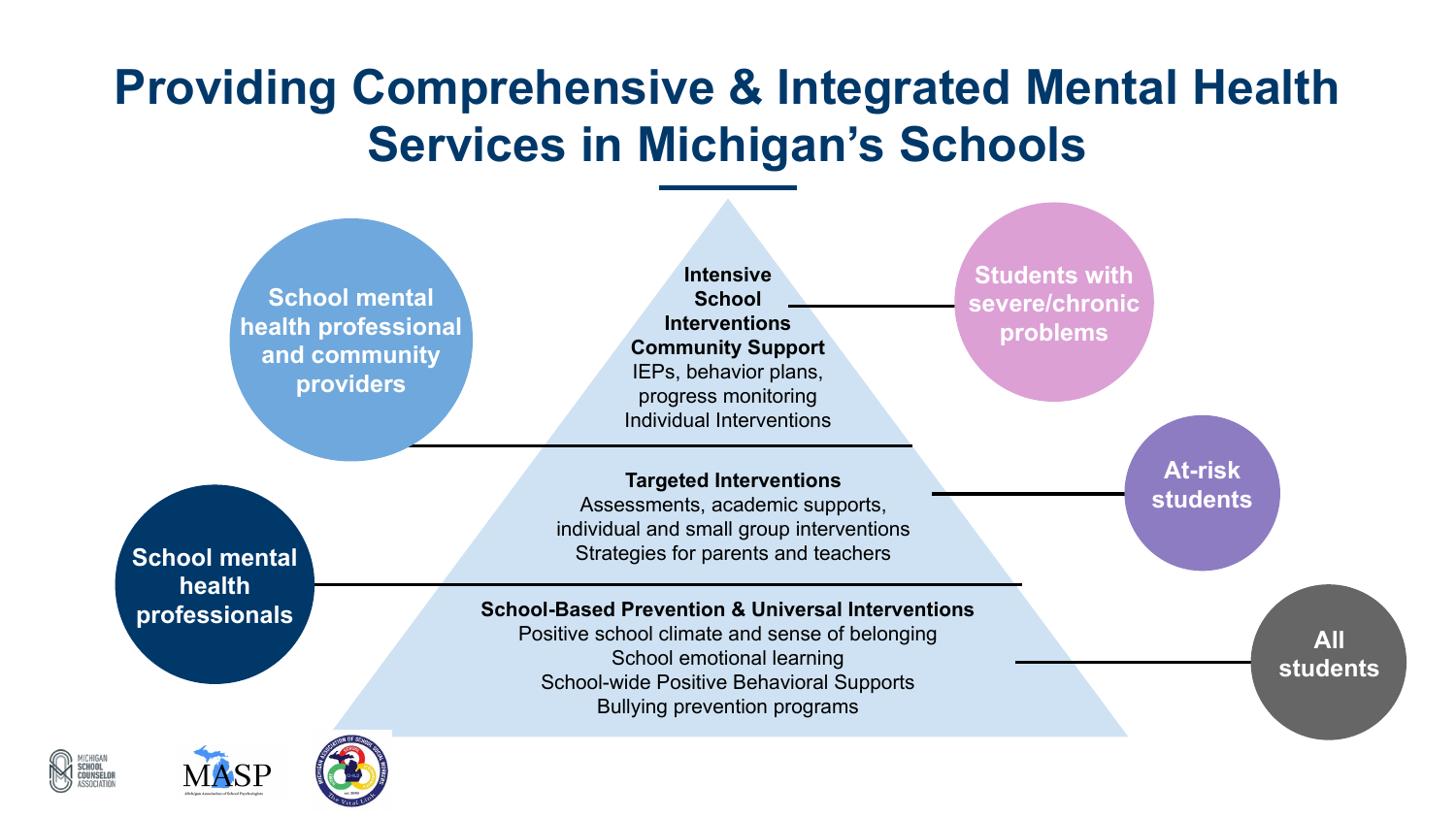#### **[School](https://www.google.com/url?q=https://www.schoolcounselor.org/getmedia/ee8b2e1b-d021-4575-982c-c84402cb2cd2/Role-Statement.pdf&sa=D&source=editors&ust=1643214110206773&usg=AOvVaw0vZvYmJB4bZNEo5VW5446C) [Counselor](https://www.google.com/url?q=https://www.schoolcounselor.org/getmedia/ee8b2e1b-d021-4575-982c-c84402cb2cd2/Role-Statement.pdf&sa=D&source=editors&ust=1643214110206985&usg=AOvVaw3sS63tIOW60EfdHSkH1K6V)**

School Counselor License or endorsement from the State of Michigan

Master's degree

Minimum 600 hours internship

6 semester credit hours or 150 SCECHs or 150 hours of DPPD

#### **School Psychologist**

Michigan School Psychologist Certificate (MDE)

Specialist Degree

600 hour practicum in school psychology + 1,200 hour internship

6 semester credit hours or 150 SCECHs or 150 hours of DPPD

#### **School Social Worker**

Master Social Work License/Limited License MDE School Social Work Approval

Master of Social Work (MSW) degree

500 hour internship with children or youth

45 hours of board approved continuing education





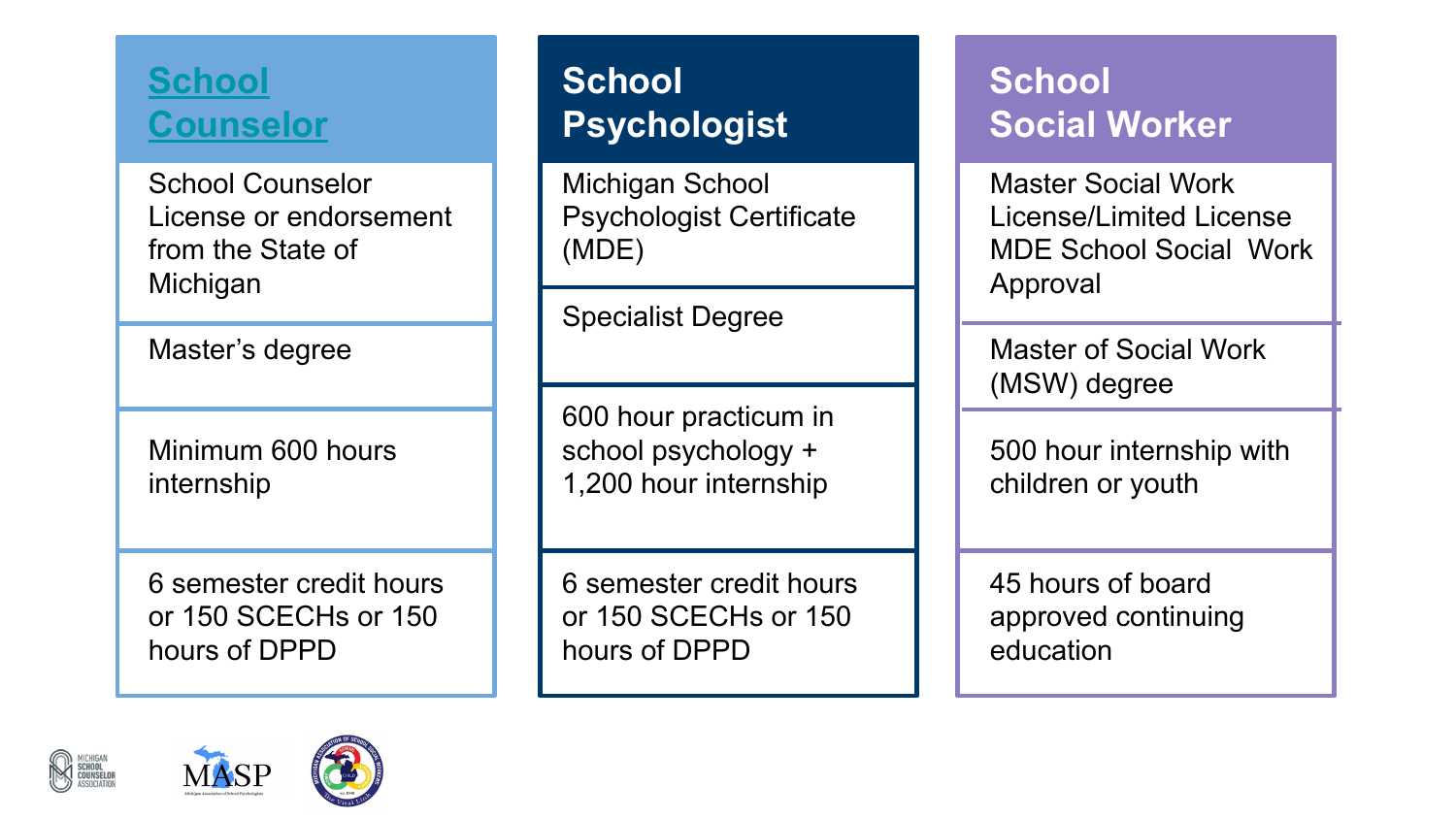

SCHOOL SOCIAL WORK ASSOCIATION OF AMERICA<sup>®</sup>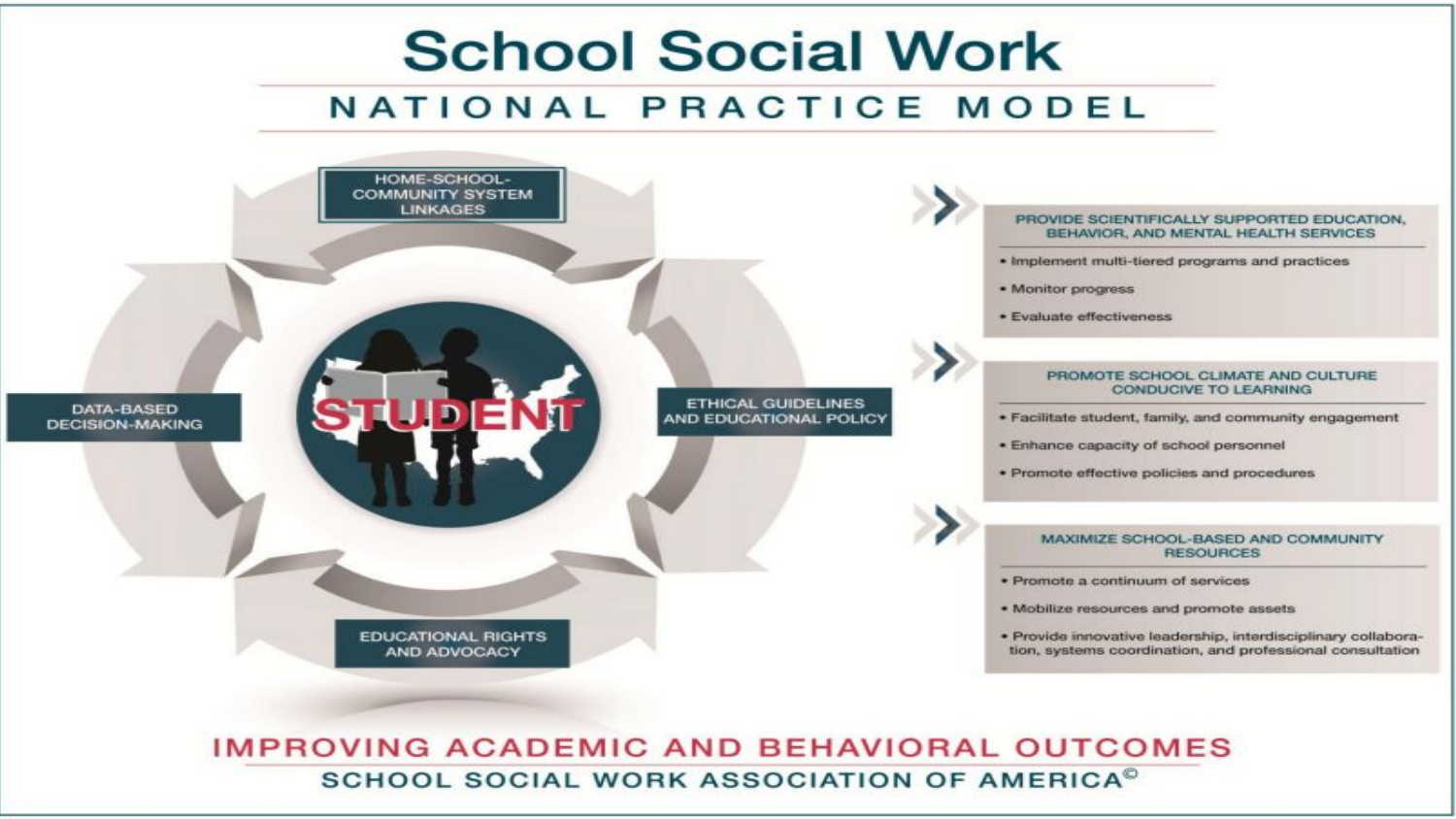# COLLADORATION **Accountability**

systems cuanor . Abvocacy . **Results Reports School Counselor Performance Standards** The Program Audit

#### ADVOCACY **Management System**

LEADERSALP

÷.

٠

**Agreements** SYSTEMIC CHARGE . **Advisory Council Use of Data Action Plans Use of Time** Calendars

# · IEADERSHIP **Delivery System**

. SYSTEM'S CHAMBER . COLLADGEMION

Foundation COLLADORATION . LEADERSHIP . **Beliefs and Philosophy Mission Statement ASCA National Standards (Student Academic,** Career and Social/Personal Development)

ADVOCACE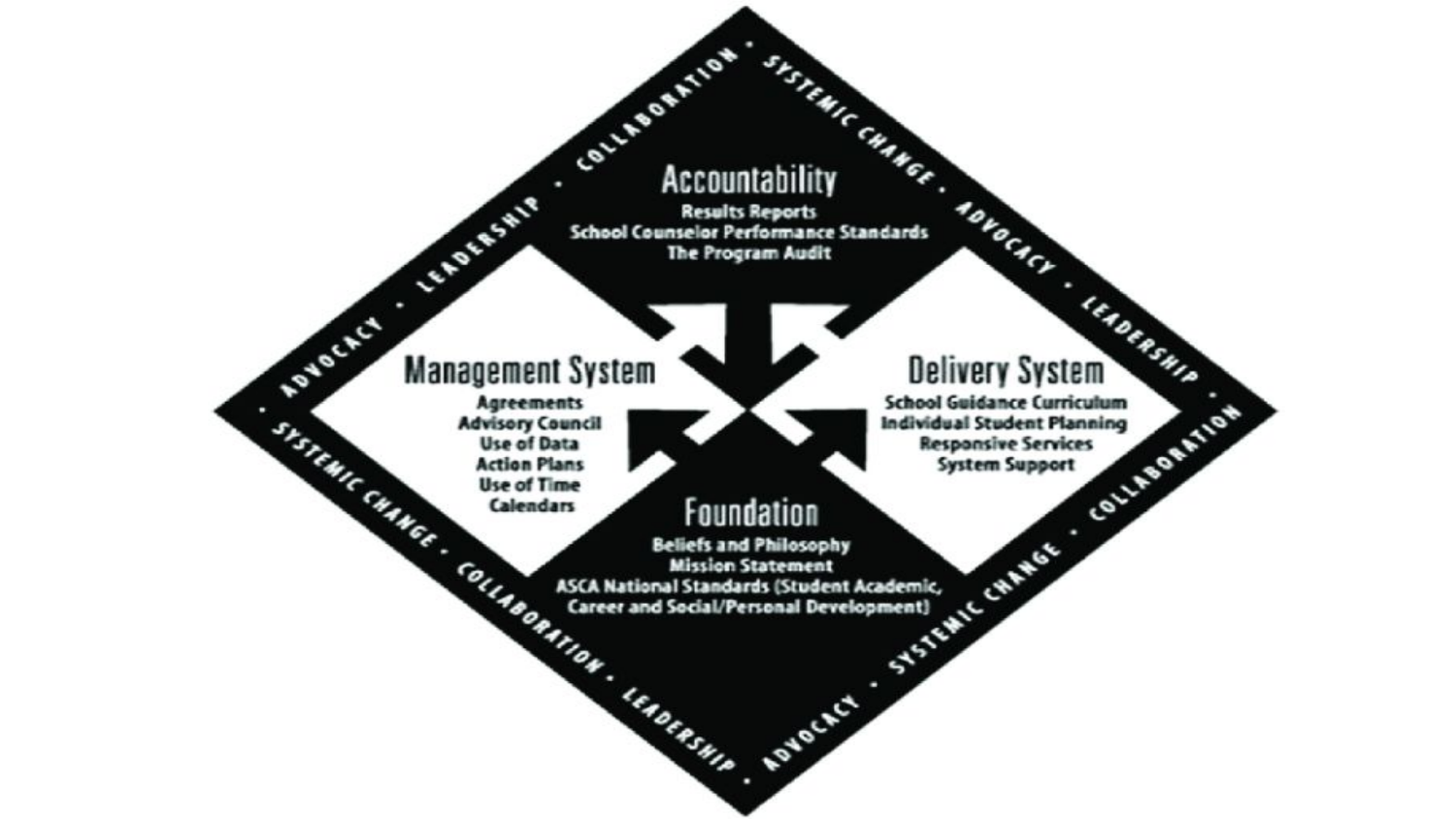#### **National Association of School Psychologists (NASP) Practice Model**



[NASP Practice Model \(2020\)](https://www.google.com/url?q=https://www.nasponline.org/standards-and-certification/nasp-practice-model/about-the-nasp-practice-model&sa=D&source=editors&ust=1643214110862187&usg=AOvVaw2tFXbgqRHW-rWndE2Sg92X)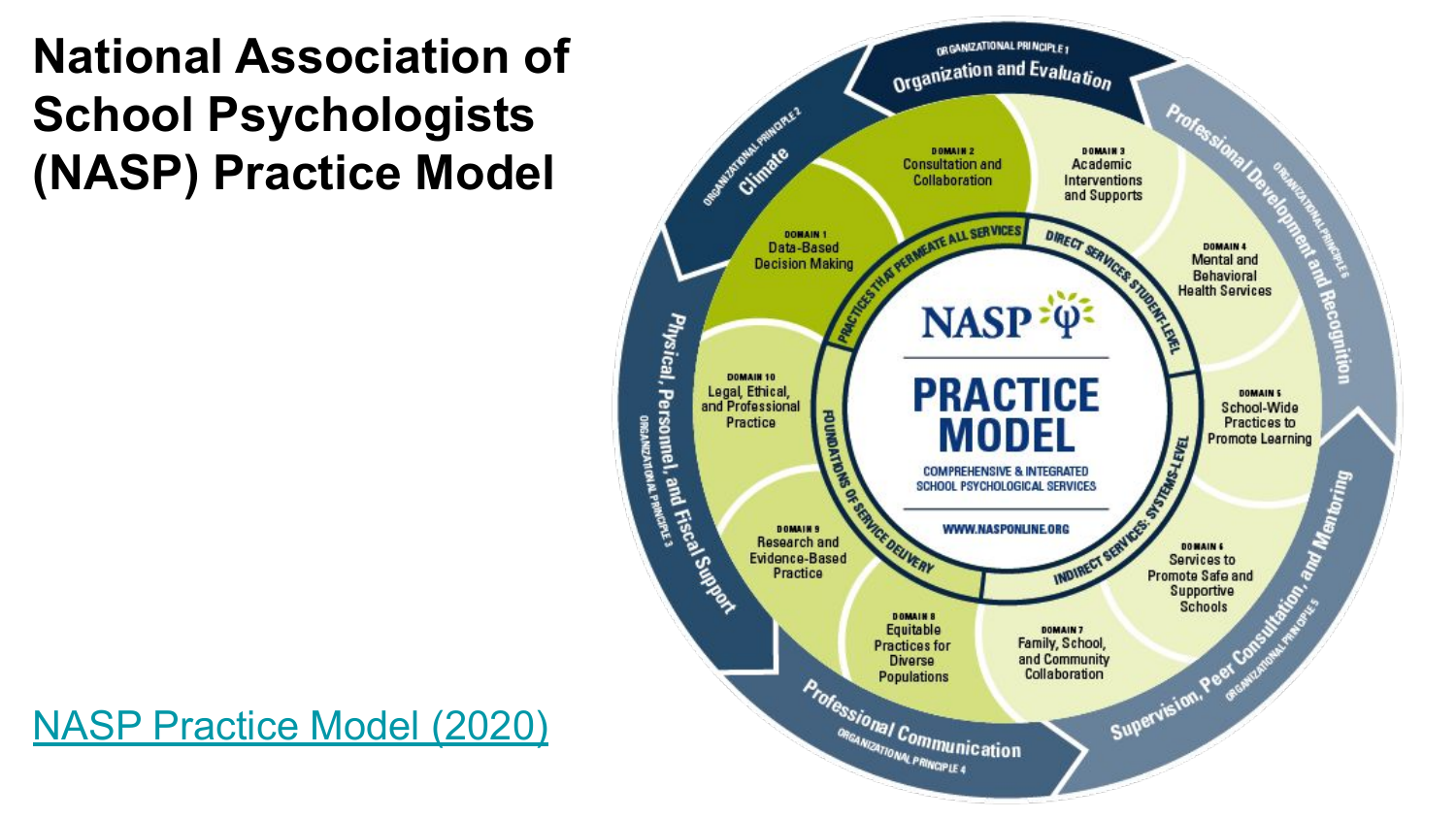#### **Barriers to Intervention**

Limited access to school mental health staff

# **1.7 million**

students are in schools with police but no counselors

#### **3 million**

students are in schools with police but no nurses

### **6 million**

students are in schools with police but no school psychologists

#### **10 million**

students are in schools with police but no social workers

# **14 million**

students are in schools with police but no counselors, nurses, school psychologists, or social workers





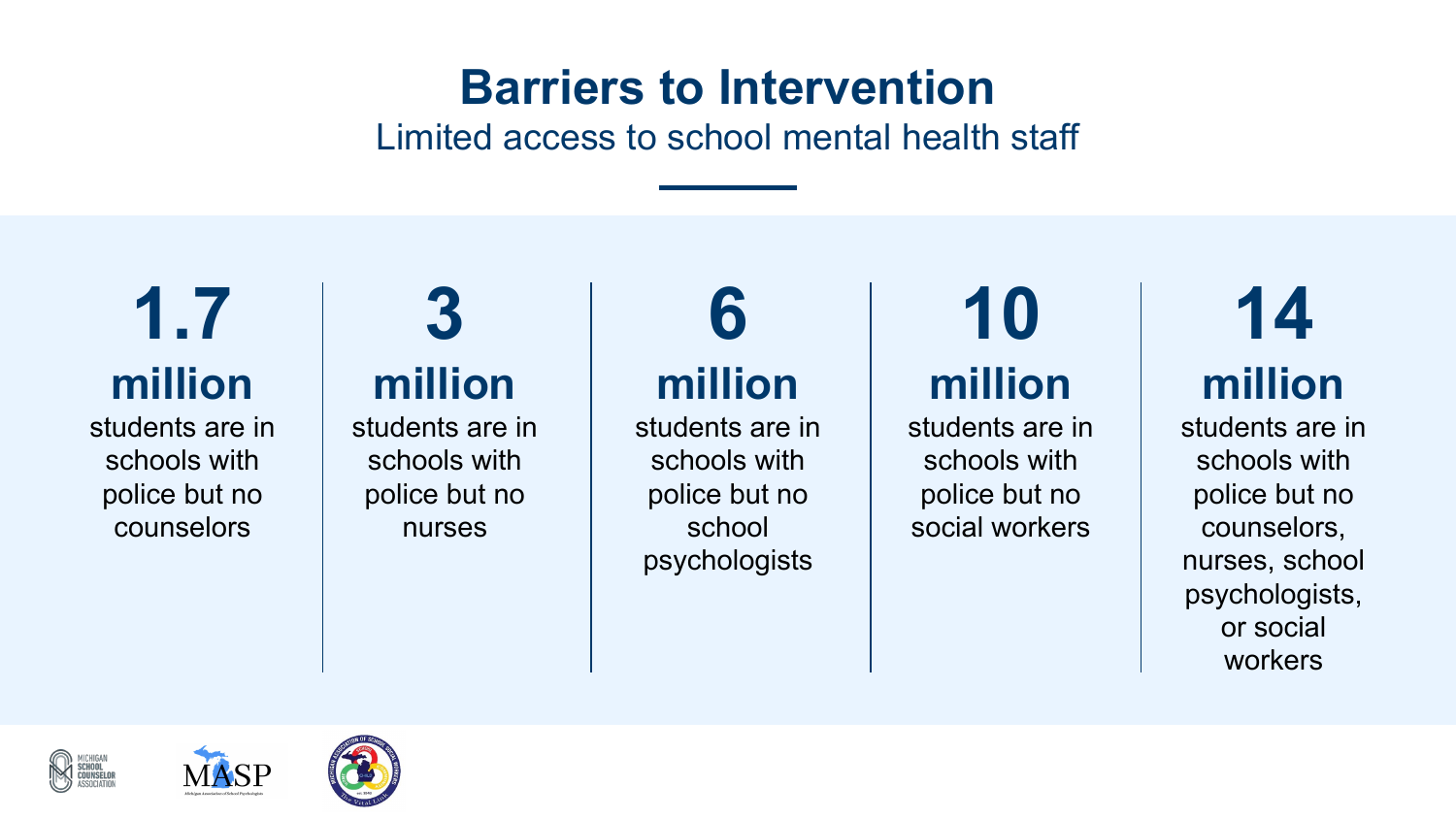### **Barriers to Intervention**

Professional to student ratios

|                                    | <b>Recommended</b> | <b>Actual</b> |
|------------------------------------|--------------------|---------------|
| <b>School</b><br><b>Counselors</b> | 250:1              | 693:1         |
| School<br><b>Psychologists</b>     | 500:1              | 1,521:1       |
| School<br><b>Social Workers</b>    | 250:1              | 1,051:1       |